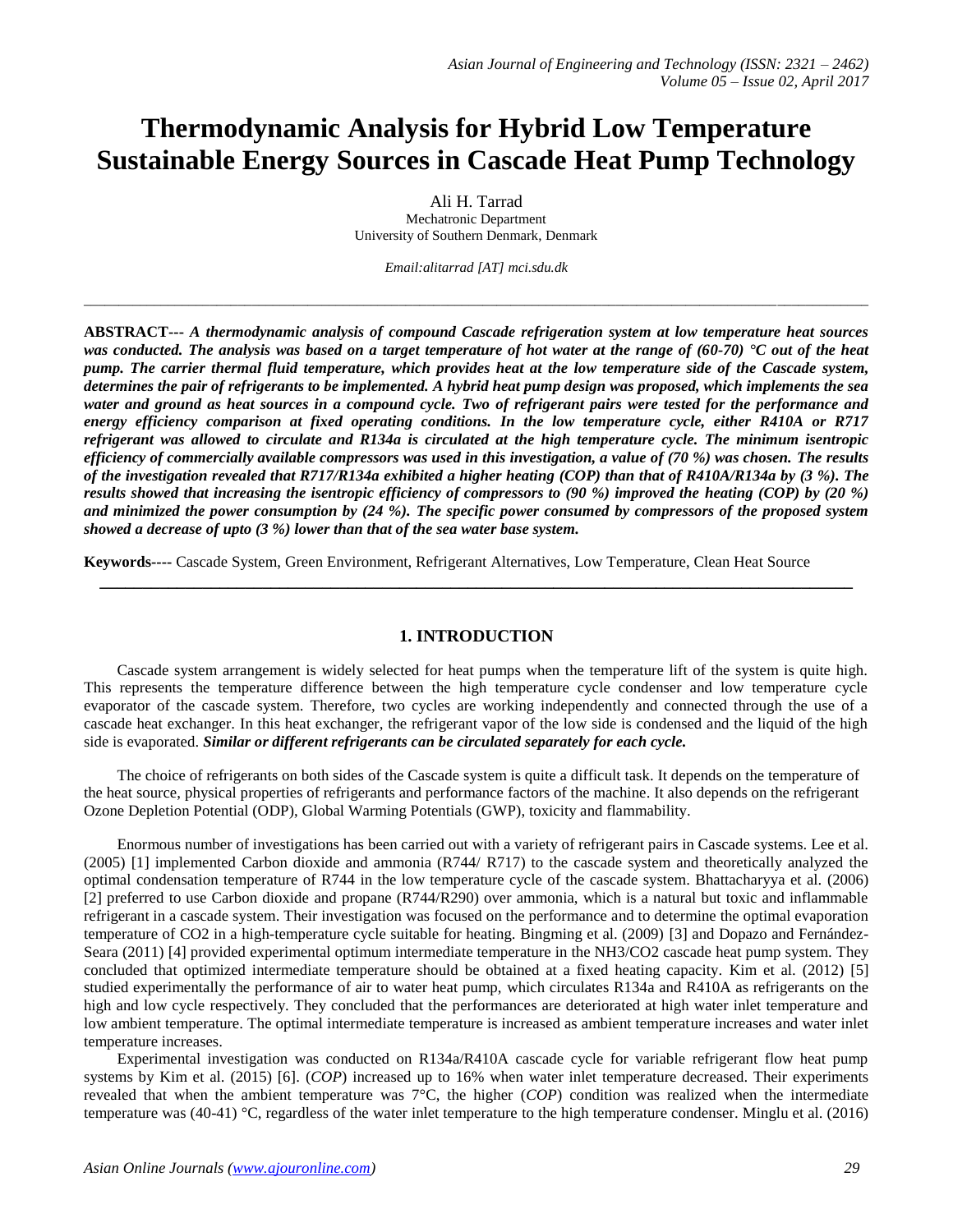[7] proposed a control strategy for Cascade air source heat pump water heater to adjust the load variation. They concluded that controller developed successfully helped realize the control of the intermediate pressure, the degree of superheat and the evaporating temperature in terms of control accuracy and sensitivity.

The underground temperature approaches a constant value of  $(17)$  °C year round at a depth of  $(5)$  m. In the cooling season, the geothermal heat pump extracts heat from the space to be cooled and rejects it to the ground through a heat exchanger. In winter, the geothermal heat pump takes natural heat from the ground and transfers it to the home or building for heating. The geothermal concept may also be implemented for district water heating demands by the community. A geothermal heat pump system can be the most cost-effective and efficient thermal performance for home heating and cooling option. It has been found that the geothermal heat pump systems experience an average 20+ year life expectancy for the heat pump itself and (25 to 50) years for the underground infrastructure. Additionally, the coefficient of performance of this type of heat pumps is ranged between (3) and (5) depending on the operating conditions, (2011) [8]. The ground heat exchanger is buried either horizontally in a shallow trench at a depth of  $(1-2)$  m or vertically in a borehole. In general, the cost of trenching and drilling of boreholes are higher than the cost of heat exchanger and piping. Therefore, it is important to maximize the heat extraction or rejection per unit length of trench/borehole.

Ozgener and Hepbasli (2007) [9] stated that the energy performance of a ground source heat pump (GSHP) is influenced by the heat pump machine, the circulating pump or well pumps, and the ground coupling or ground water characteristics. Yrjölä and Laaksonen (2015) [10] investigated a ground source heat pump system when circulating R407C and R134a on the (LT) and (HT) cycles respectively. They found that when the evaporating temperature of R407C and condensing temperature of R134a are constants at (−5) °C and (65) °C respectively, then the optimum condensing temperature of the (LT) proved to be (35–37) °C. Uhlmann et al. (2014) [11] investigated the performance of heat pump with different heat sources such as buildings with a heat pump and a solar thermal collector or buildings with waste heat recovery. They concluded that the proposed cycle can use varying amounts of waste heat and increases the heat pump efficiency by up to 30% over a wide range of operating conditions.

There are three generations of hot water supply to match the community demands, Lund et al. (2014) [12]. In the  $1<sup>st</sup>$ generation, steam was used as a heat carrier. Steam temperature produce substantial losses, accident from steam explosion, and less efficiency. The  $2^{nd}$  and  $3^{rd}$  generations use a pressurized hot water as heat carriers and the supply temperature at over (100) °C and below (100) °C respectively. The motivation for these generations is to minimize the installation cost, maintenance cost and operating risks. The 4<sup>th</sup> generation which the scientists are working on at the present time is the development of technology to supply of hot water as a heat carrier at a temperature range of (40-50) °C. The main purpose of this generation is to utilize all of the available clean heat sources, zero (CO2) emission, low temperature supply to the District heating system technology and more flexible materials.

In the present study; the concept of multi-heat sources at low temperature will be addressed. It is suggested to use both of heat sources, the sea water and underground as a heat supply sources in a modified Cascade compound system. The sea water heat source is to be implemented at the low temperature side and the ground source for the intermediate pressure evaporator or superheater heat exchanger. This multi-evaporator and individual expansion valves with two compressors cycle is integrated as a part of the Cascade system at the (LT) cycle with two different refrigerants.

## **2. METHODOLOGY AND CASE STUDY**

The harness of sustainable and environmental friendly heat sources has been considered for many decades. It took a great consideration in the research and application with enormous effort to implement this concept in the domestic and industrial fields. It has been used for air conditioning and hot water production for household, hotels, industrial buildings and public usage demands. District heating is designed of a network of piping system connecting buildings in a neighborhood, town centre or whole city, in a way that they can be supplied by a hot water from centralized plants. The operating conditions of the heating mediums for both of the heat sources are shown in table (1) for the proposed system.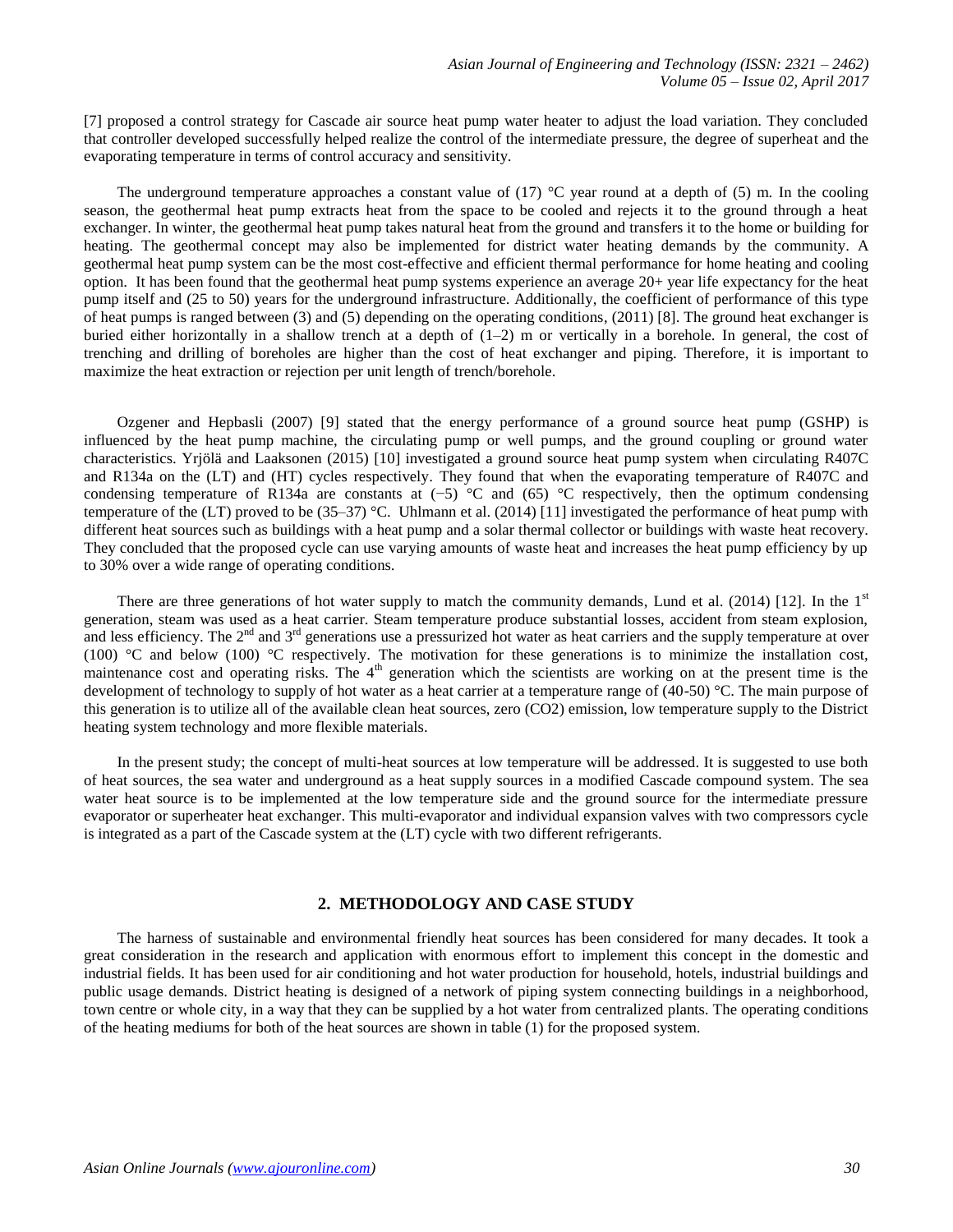| <b>Heat Source</b> | <b>Evaporator</b><br>$({}^{\circ}{\rm C})$ | <b>Heating Medium</b><br>(Brine) | Inlet<br>(°C) | Exit<br>(°C) | <b>Freezing Point</b><br>(°C) |
|--------------------|--------------------------------------------|----------------------------------|---------------|--------------|-------------------------------|
|                    |                                            |                                  |               |              |                               |
| Sea Water          | $-10$                                      | 30% Ethylene                     |               | -4           | $-14$                         |
|                    |                                            | Glycol/Water                     |               |              |                               |
| Ground             | -5                                         | 20% Propylene                    |               | $-2$         | -8                            |
|                    |                                            | Glycol/Water                     |               |              |                               |

**Table 1:** Operating conditions of the low temperature cycle for the cascade system

# *2.1 Heat Source Characteristics*

It is suggested to use heat carrier mediums at supply temperature for both evaporators at (5) °C which could be attained easily by the thermal fluids. The sea water temperature depends on the depth from which water is extracted, for depth range between (11-20) m; the temperature reaches an attractive range as (7-10)  $^{\circ}$ C. The underground heat source also depends on the depth at which the piping collector is buried, the ground temperature reaches a constant value at a depth below (5) m depth year round. Although it depends on location, ground composition and climate conditions, it still varies between (10-20)  $^{\circ}$ C at depth around (2) m year round. Hence, a supply temperature of a heating medium at a value of  $(5)$  °C is a practical value to be considered for this study.

The heating medium characteristic selection depends on a general rule for its freezing point. It should be at least (5) °C lower than the estimated mean operating temperature of the heating medium as it passes through the heat exchanger (evaporator), (2007) [13]. Accordingly, the glycol/water brines for both heating heat sources were chosen as shown in table (1). Two refrigerant systems are studied which implement the sea water and ground heat sources in hybrid arrangements as a part of a compound Cascade unit on the low temperature cycle.

# *2.2 Power Consumption*

The power consumed by the proposed system depends mainly on the efficiency of the available compressor and technology. Most of the companies of commercially available compressors state that the isentropic efficiency of their products is laid in the range of (70 %) to (90 %). The selection of isentropic efficiency is of a vital importance in the thermal performance assessment of the proposed compound Cascade system (*COP*) and hence its thermal efficiency. Therefore, it was decided to use the minimum published isentropic efficiency of commercial compressors. Any increase in this factor will of course enhance the (*COP*) of the system considerably.

# *2.3 Multi-Evaporators Compound Cycle*

This Cascade system consisted of multi-evaporators, individual expansion valves and multi-compressors as shown in figure (1). The low temperature cycle comprises two evaporators, the low temperature evaporator is provided with heat from the sea water source and the intermediate temperature evaporator uses the ground heat source.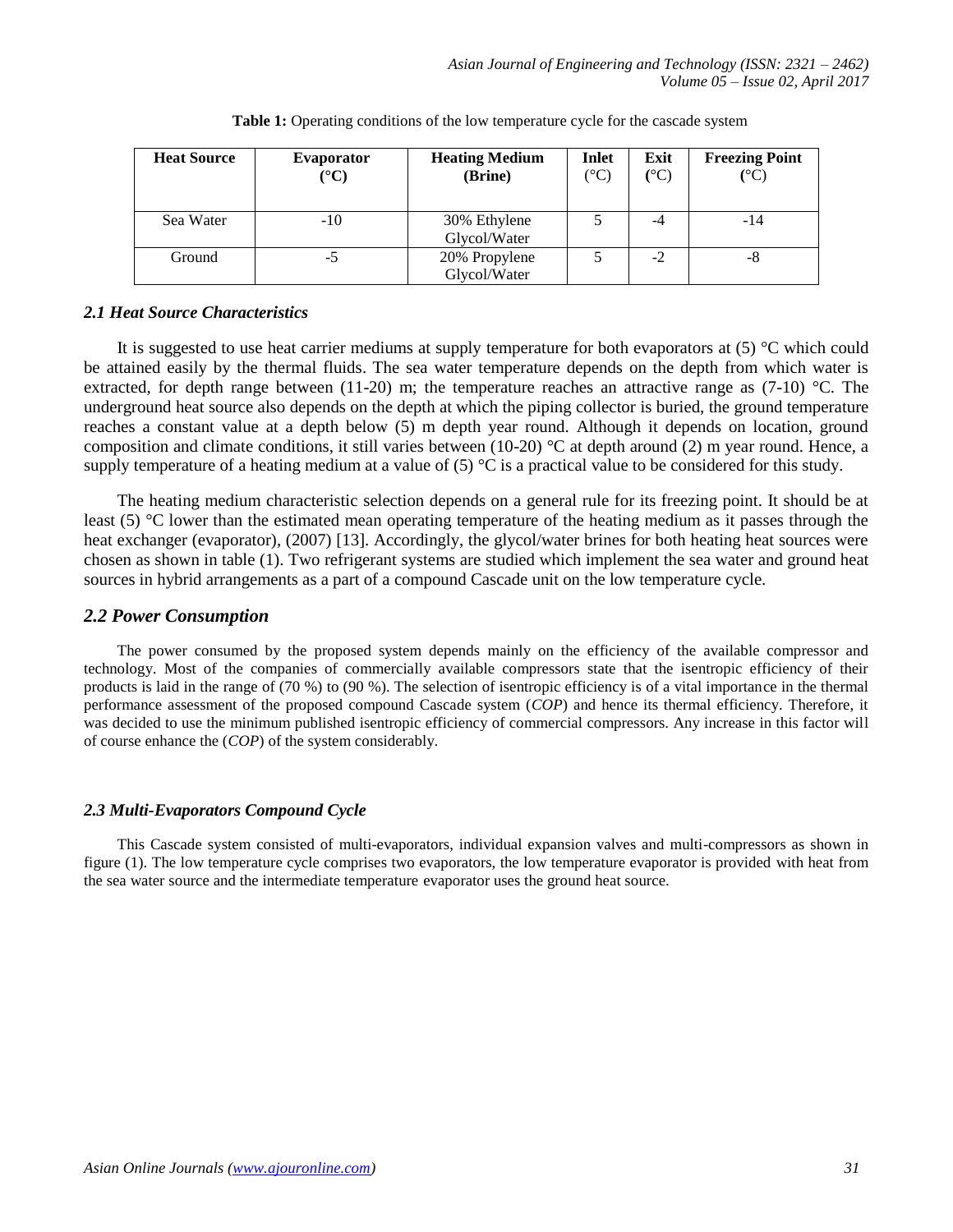

**Figure (1):** A schematic diagram for the proposed Cascade system

The compressors of both cycles discharge the refrigerant gases at the same pressure with different temperatures. The energy and mass balances in the mixing line determines the condition of the gas enters the cascade heat exchanger for condensation process; it is designated as solid circle, point (m) on the diagram. The high temperature cycle composes from the principle components of a compression refrigeration cycle and the output of the heat pump is the hot water discharged out of the condenser in this cycle. The p-h diagram of this cycle is illustrated in figure (2). In both evaporators discharge ports, it is assumed that gases leave as superheated condition to  $(0)$  °C at the operating pressure. The gas could be superheated to a higher value with the suggested heating mediums and heat sources, but for comparison it was fixed at (0) °C.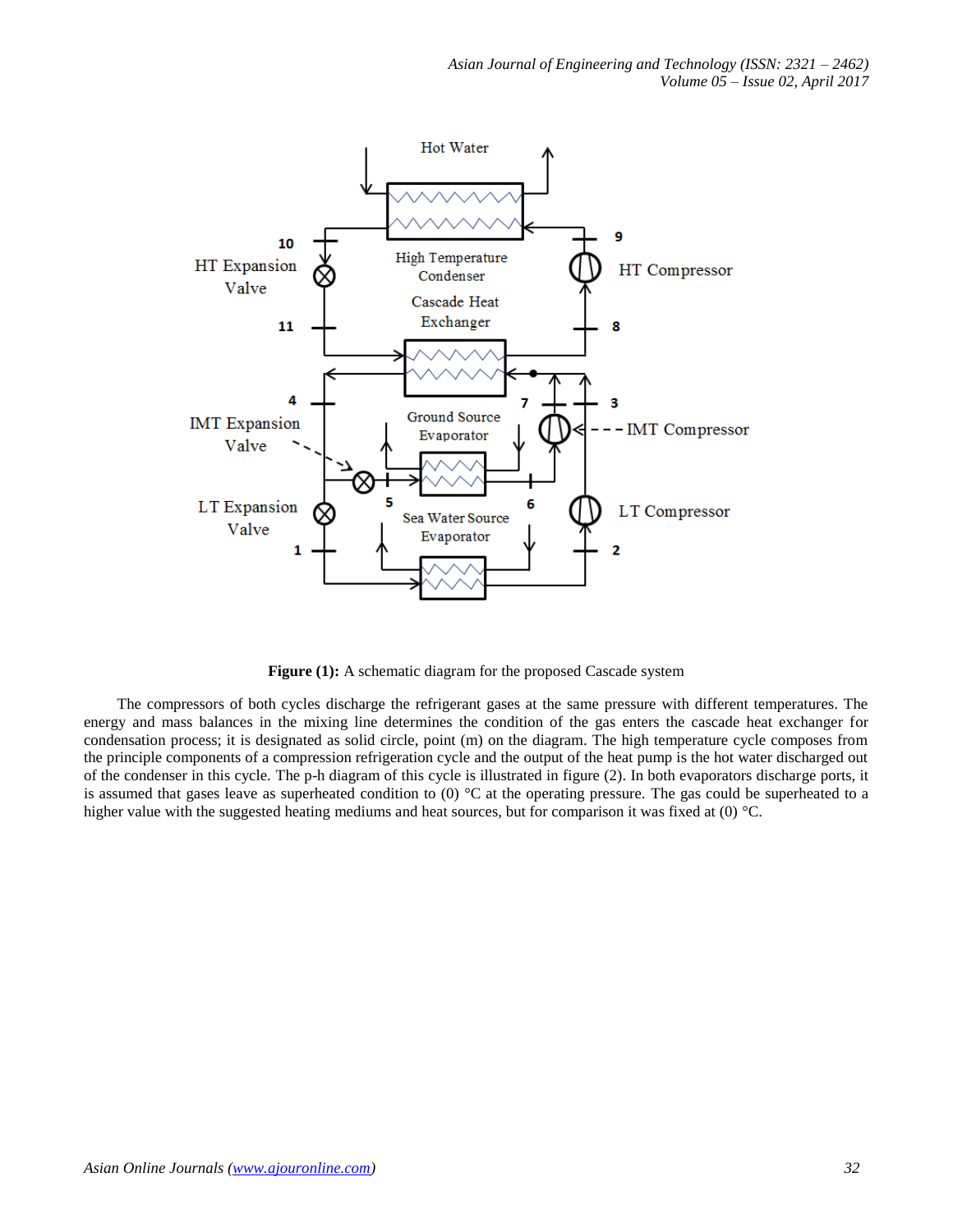

Enthalpy (kJ/kg)

**Figure 2:** A schematic p-h diagram for the compound Cascade system

The temperature distribution of both streams at the low temperature and the intermediate temperature evaporators is presented in figure (3). The ethylene glycol/water solution is used as a heat source medium for the sea water source evaporator, the low temperature one, figure (3.a). Whereas, the intermediate temperature evaporator which uses propylene glycol water brine as a heat medium for the ground source is shown in figure (3.b).



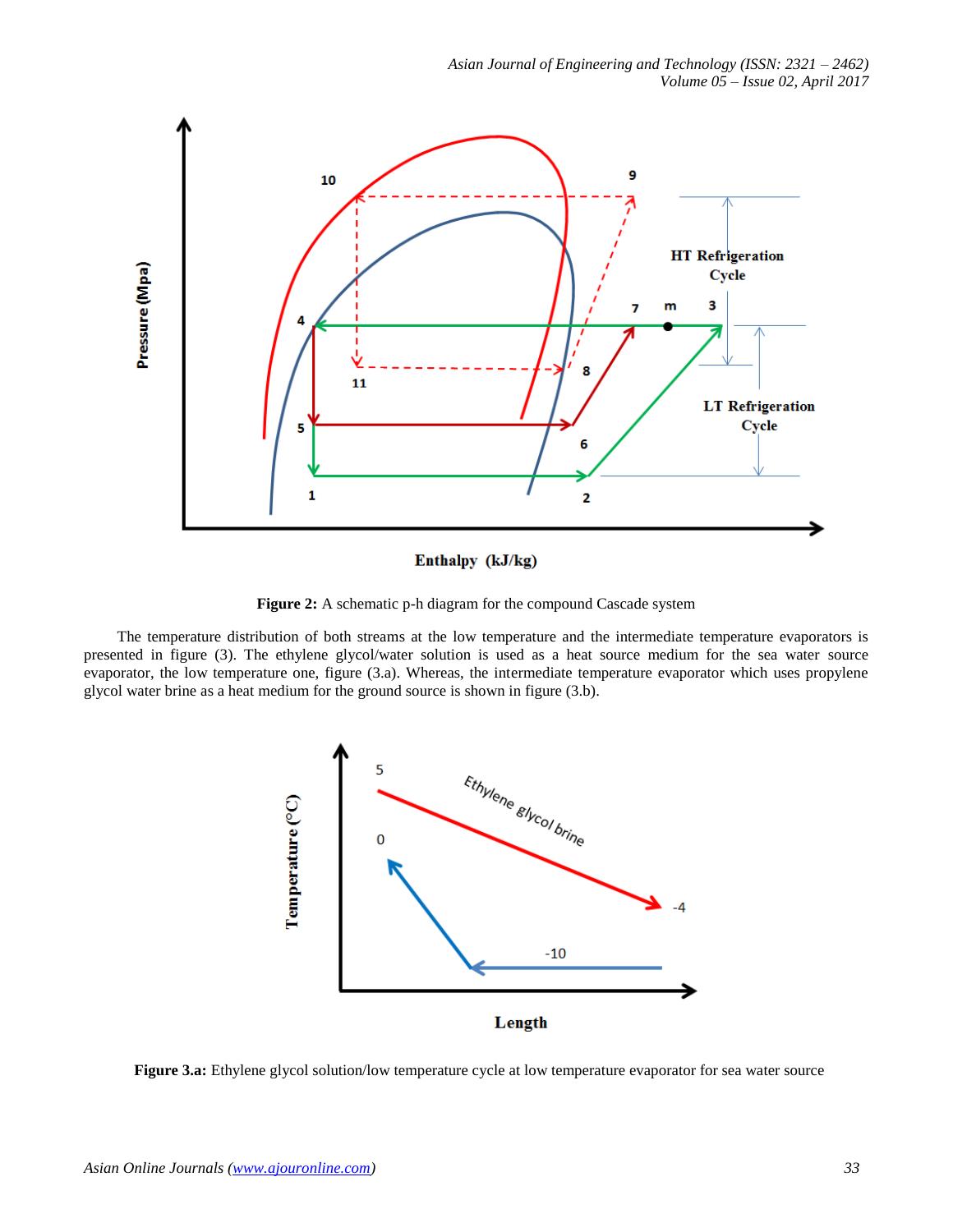

**Figure (3.b):** Propylene glycol solution/low temperature cycle at intermediate evaporator for ground source

## **3. THERMODYNAMIC ANALYSIS**

The basic thermodynamic relations are applied to each component of the Cascade heat pump system shown in figure (1). The notations used in figure (2) can be implemented for the thermal analysis with the aid of the known input heat load of each cycle.

#### *3.1 Low Temperature Cycle*

The sea water heat source provides heat load to the  $(LT)$  evaporator, stream path  $(1-2)$  in figure  $(2)$ ,  $(30\%)$  ethylene glycol/water mixtures enters at a temperature of (5) °C. The temperature variation through the evaporator is represented by figure (3.a). The mass flow rate of refrigerant is estimated from the heating load, energy balance and adiabatic boundary condition as:

$$
\dot{m}_{LT} = \frac{\dot{q}_{LT,evap}}{(h_2 - h_1)}\tag{1}
$$

Similarly, the intermediate temperature (IMT) evaporator is supplied with heat from the ground heat source, (20 %) propylene glycol/water solution at a temperature of  $(5)$  °C. Figure  $(3.b)$  shows the temperature variation to provide superheat of (5)  $\degree$ C on the refrigerant side. The evaporator is located between points (5) and (6) in figures (1) and (2). The mass flow rate of refrigerants that is circulated through this cycle is estimated from:

$$
\dot{m}_{IMT} = \frac{\dot{q}_{IMT,evap}}{(h_6 - h_5)}
$$
\n(2)

The discharge gas from both of the (LT) and (IMT) compressors at the low temperature cycle are mixed before entering the cascade heat exchanger at thermodynamic condition designated as point (m). Its enthalpy can be estimated from the energy balance as:

$$
h_m = \frac{m_{LT} \times h_3 + m_{IMT} \times h_7}{(m_{LT} + m_{IMT})}
$$
\n<sup>(3)</sup>

This heat exchanger works as an evaporator for the high temperature (HT) cycle between (11) and (8) stream points for refrigerant R134a. The condensation load of this heat exchanger is estimated as:

$$
\dot{Q}_{cascade} = (\dot{m}_{LT} + \dot{m}_{IMT}) \times (h_m - h_4)
$$
\n(4)

The power consumption by (LT) and (IMT) compressors may be calculated from:

$$
\dot{W}_{LT} = \dot{m}_{LT} (h_3 - h_2) \tag{5}
$$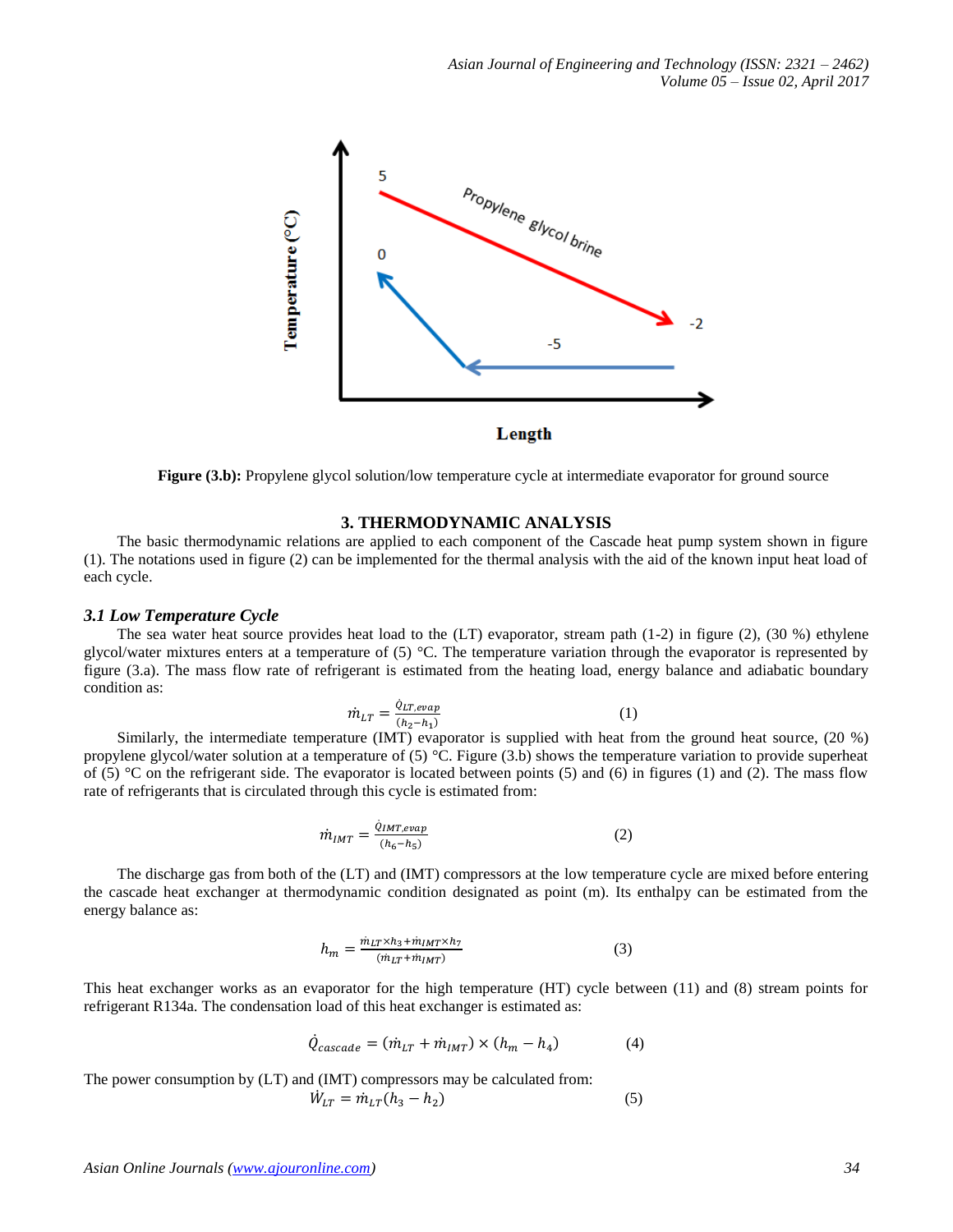And

$$
\dot{W}_{IMT} = \dot{m}_{IMT} (h_7 - h_6) \tag{6}
$$

#### *3.2 High Temperature Cycle*

The refrigerant path of this cycle flows through the cycle (8-9-10 and 11) in figures (1) and (2). The evaporator is represented by the path bounded by points (11) and (8) which extracts heat from the condensation of the (LT) cycle refrigerant in the cascade heat exchanger. The mass flow rate of the refrigerant is estimated from the energy balance through the cascade heat exchanger to give:

$$
\dot{m}_{HT} = \frac{\dot{Q}_{\text{cascade}}}{(h_8 - h_{11})} \tag{7}
$$

The power consumption of the (HT) compressor is expressed as:

$$
\dot{W}_{HT} = \dot{m}_{HT}(h_9 - h_8) \tag{8}
$$

The heating load output of the heat pump represents the condensation load at the (HT) condenser located between points  $(9)$  and  $(10)$  in figures  $(1)$  and  $(2)$  is calculated from:

$$
\dot{Q}_{HT,cond} = \dot{m}_{HT} (h_{10} - h_9) \tag{9}
$$

#### *3.3 Coefficient of Performance (COP)*

It represents the ability of the heat pump to move heat from the low temperature source to a higher level with a lower power input. The higher the value of heat output for a given power input the better thermal performance and economic feasibility will be attained. It is defined as:

$$
COP_{System} = \frac{\dot{Q}_{HT,cond}}{\dot{W}_{total,comp}} \tag{10}
$$

Where the total power consumption of the cascade system on the refrigerant side is calculated by:

$$
\dot{W}_{total,comp} = \dot{W}_{LT} + \dot{W}_{INT} + \dot{W}_{HT} \tag{11}
$$

#### **4. RESULTS AND DISCUSSION**

The Cascade system will be examined with two of selected refrigerant pairs listed in table (2) for performance comparison. The following conditions are to be considered:

- Cascade system with superheated degree of (10) °C for (LT) and 5 °C for intermediate and (HT) evaporators. There is no subcooling in condensers at both of the (LT) and (HT) cycles.
- The (HT) evaporation and condensation are at (26 and 30) °C and (75) °C respectively with (LT) condenser at (40) °C.
- The compressors are operating at (70 %) and (80 %) isentropic and volumetric efficiencies respectively with (10 %) heat loss.
- Heat load input of (2.1) kW from the sustainable sources at different contribution percentage. This value produces approximately (3.5) kW as heating output of the Cascade system at compressors isentropic efficiency of (70 %).
- Neglecting any additional superheat and subcooling that can be obtained from the piping system at the suction side of compressors and discharge piping after condensers.

The contribution of the ground heat source to the total heat input is represented by:

$$
\alpha = \frac{\dot{Q}_{G-S}}{\dot{Q}_{LTC,evap}}\tag{12}
$$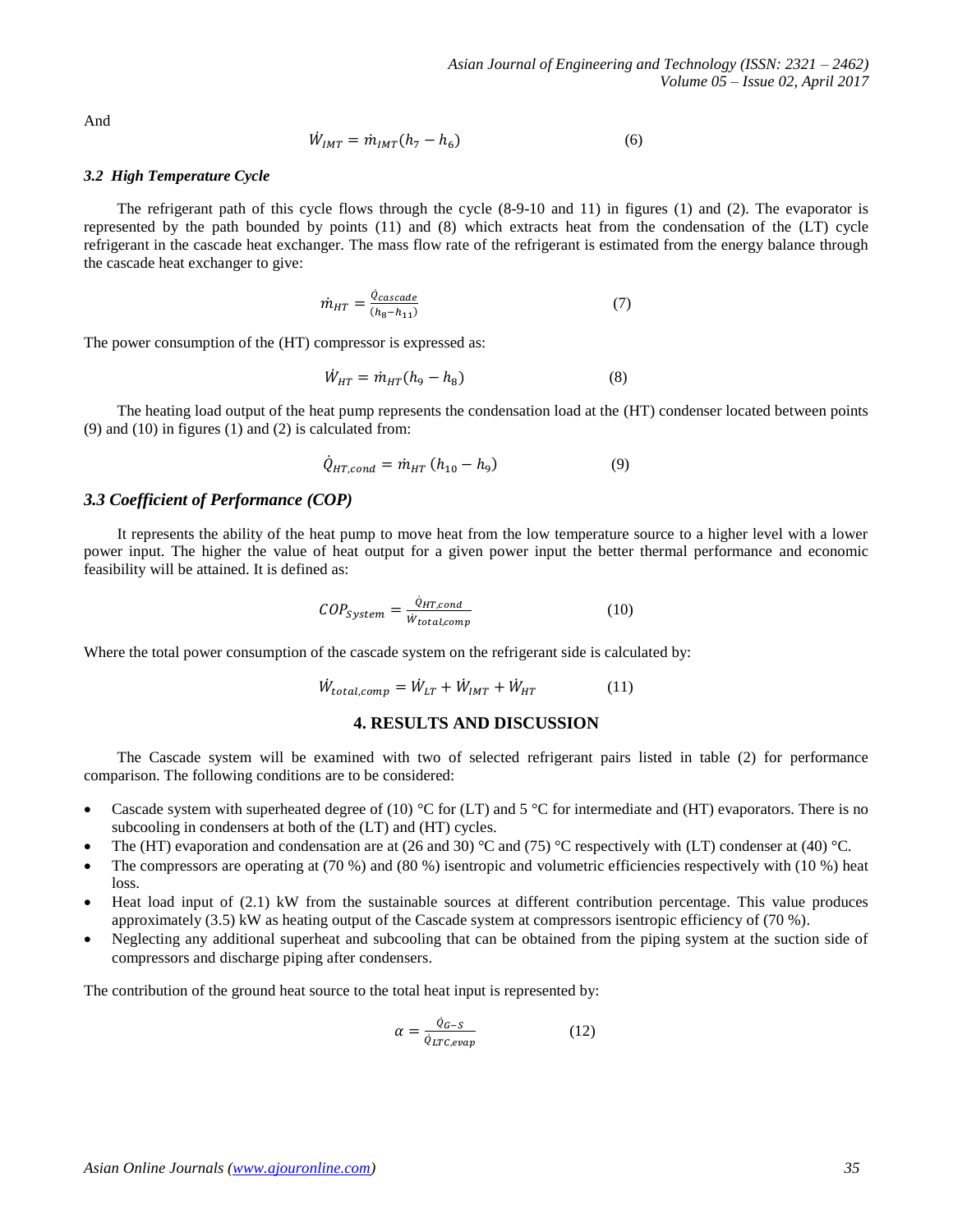| <b>Temperature</b>                 | Pressure (bar)                 |             | R134a Temperature              | Pressure (bar)         |
|------------------------------------|--------------------------------|-------------|--------------------------------|------------------------|
| $^{\circ}\mathrm{C}$               | <b>R410A</b>                   | <b>R717</b> | $({}^\circ\mathrm{C})$         |                        |
| $-10$                              | 5.759                          | 2.908       | 26                             | 6.853                  |
| -5                                 | 6.803                          | 3.548       | 30                             | 7.701                  |
| 40                                 | 23.981                         | 15.549      | 75                             | 23.634                 |
| <b>Expansion Valve Designation</b> | <b>LT Cycle Pressure Ratio</b> |             | <b>HT Cycle Pressure Ratio</b> |                        |
|                                    | @ 40 °C Condensation           |             | <b>R134a</b>                   |                        |
|                                    | <b>R410A</b>                   | R717        | Evap. @ $26^{\circ}$ C         | Evap. @ $30^{\circ}$ C |
| LT @ $-10$ °C                      | 4.164                          | 5.347       |                                |                        |
| IM @ $-5^{\circ}$ C                | 3.525                          | 4.383       | 3.449                          | 3.069                  |

#### **Table 2.a:** Operating conditions of both sides of the Cascade system

**Table 2.b:** Operating conditions of the Cascade heat exchanger for (HT) cycle condensation temperature of 75 °C

| <b>Cascade Heat Exchanger</b> |           | LT Cycle Condenser Pressure (bar)<br>@ 40 $\mathrm{^{\circ}C}$ |              | <b>HT Cycle Pressure (bar)</b><br>R134a Refrigerant |       |        |       |
|-------------------------------|-----------|----------------------------------------------------------------|--------------|-----------------------------------------------------|-------|--------|-------|
| Evaporator                    | Condenser | Intermediate                                                   | <b>R410A</b> | R717                                                | Evap. | Cond.  | Ratio |
| 30                            | 40        | 35                                                             | 23.981       | 15.549                                              | 7.701 | 23.634 | 3.069 |
| 26                            | 40        | 33                                                             | 23.981       | 15.549                                              | 6.853 | 23.634 | 3.449 |

Selected physical properties for the studied refrigerant pairs are listed in table (3). These refrigerants were selected according to their thermal and characteristic operating conditions.

| <b>Property</b>                    | $R-410A$       | <b>R717</b>     | <b>R134a</b> |
|------------------------------------|----------------|-----------------|--------------|
| Composition and Refrigerant        | R32/125        | NH <sub>3</sub> | CF3CH2F      |
| (Formula)                          | $(50/50)$ % by | (100) %         | $(100)$ %    |
|                                    | Weight         |                 |              |
| Molecular Weight (kg/kmol)         | 72.58          | 17.03           | 102.03       |
| Normal Boiling Point (°C)          | $-51.58$       | $-33.3$         | $-26.06$     |
| Temperature Glide (°C)             | < 0.2          | $\theta$        | $\Omega$     |
| Critical Pressure (MPa)            | 4.926          | 11.3            | 4.0603       |
| Critical Temperature $(^{\circ}C)$ | 72.13          | 132.4           | 101.08       |
| <b>Ozone Depletion Potential</b>   | 0              | $\theta$        | 0.005        |
| Global Warming Potential           | 1725           |                 | 1430         |

**Table 3:** Some selected physical properties of the suggested refrigerants

# *4.1 Heat Load Outpu***t**

The base input load was set at 2.1 kW as a total heat load extracted from the external sources. The Cascade heat pump output was estimated according to the thermodynamic analysis stated above with low temperature cycle modification.

# **(i) R410A/R134a System**

The general trend of the load variation with  $\alpha$ ) showed a higher heat output with a lower intermediate temperature of (33) °C at the cascade heat exchanger for which R134a evaporates at (26) °C. This is mainly due to the higher temperature lift on the (HT) cycle which in turn leads to higher power consumption to achieve the compression ratio. In addition, the variation showed a highest value for the load output of the hybrid system at  $(\alpha)$  near (15 %) as illustrated in figure (4).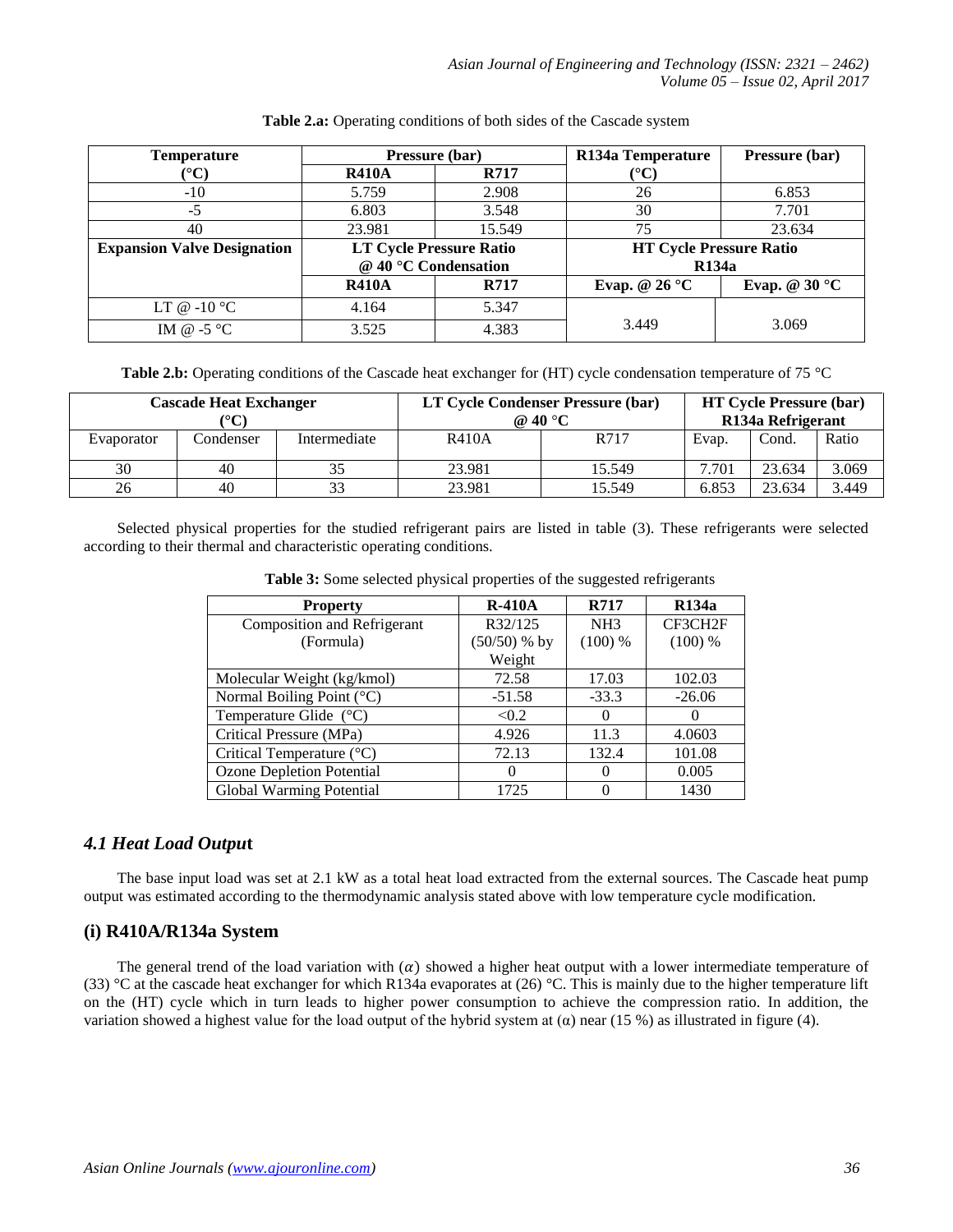

**Figure 4:** Heat pump heating load variation comparison at different intermediate temperature with (α) parameter for R410A/R134a system

The trend of the results show a declination for the total heating load output with increasing the ground source contribution  $(\alpha)$  at the intermediated evaporator temperature. It approaches a minimum value at a point where the total load is divided equally between the heat sources. However, it is still higher than that of the base cascade system heating load output.

The deviation of the hybrid system from the base system is defined as:

$$
\eta_z = \frac{z_{Hybrid} - z_{Base}}{z_{Base}}
$$
(13)

In this expression, the variable (*z*) could be any of the heat load output  $(Q)$ , the power consumption by the heat pump  $(W)$  or the coefficient of performance (*COP*) of the Cascade system. The base system represents the corresponding variable for the Cascade heat pump when it uses the sea water as a heat source only with (2.1) kW heat extraction. Figure (5) shows the deviation variation with intermediate temperature and ground heat source contribution. It is obvious that the hybrid system exhibited higher heat load deviation ( $\eta_0$ ) at ( $\alpha$ ) close to (15 %). However, the deviation is only (1.8 %) as a maximum value, the increase is almost insignificant.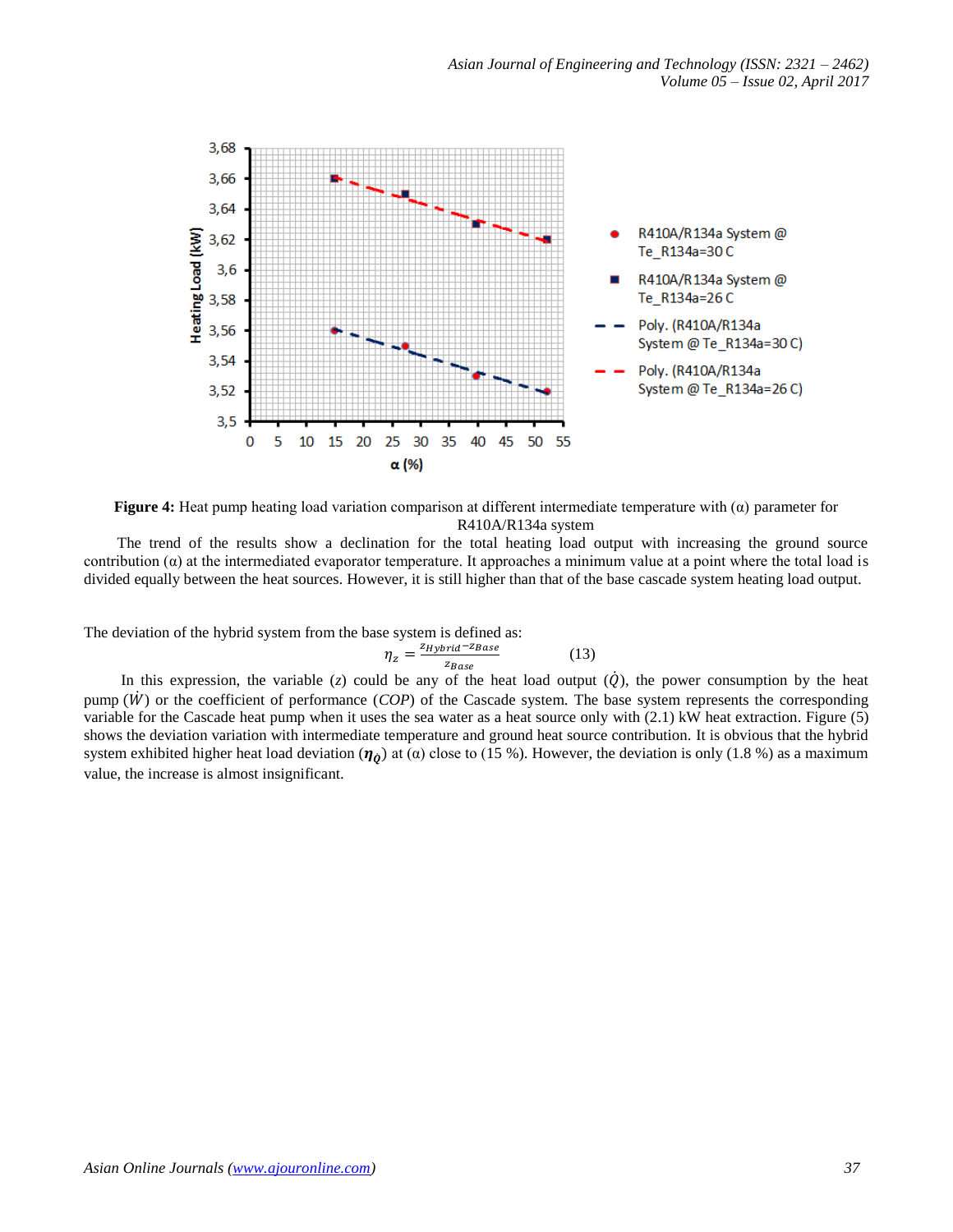

**Figure 5:** Hybrid system load deviation (*η*) when compared to the base load at different intermediate temperature for R410A/R134a system

## **(ii) R717/R134a System**

The general trend of the load variation with  $(\alpha)$  showed a similar behavior as that of R410A/R134a system with the intermediate temperature of the cascade heat exchanger. A higher heat output with a lower intermediate temperature at the cascade heat exchanger was experienced, figure (6). A higher value for the load output of the hybrid system at  $(\alpha)$  near (15) %) of the total load input to the system as illustrated in figure (6).



**Figure 6:** Heat pump heating load variation comparison at different intermediate temperature with (α) percentage for R717/R134a system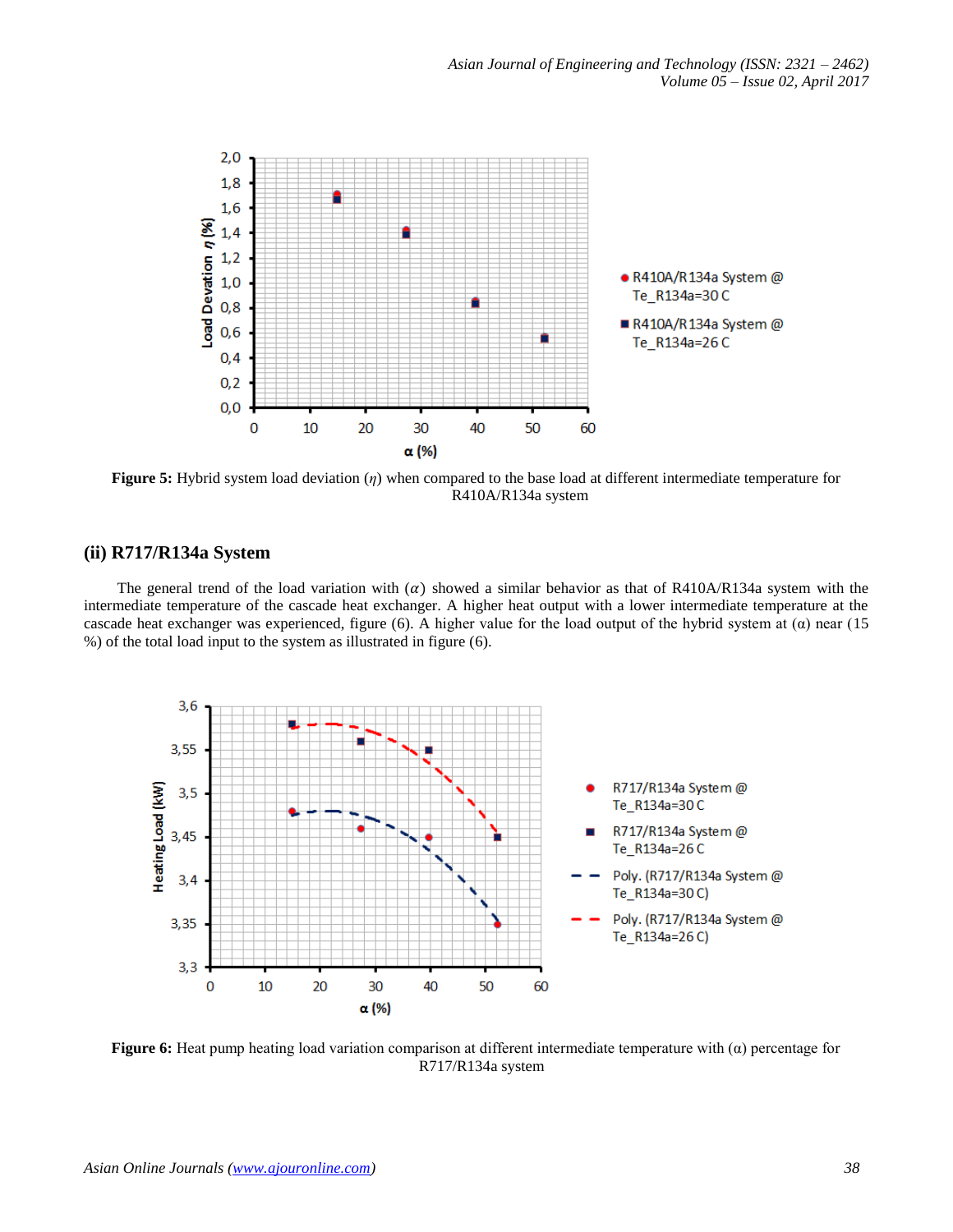The hybrid system exhibited a greater deviation from that of the R410A/R134a system to reach  $(-4\%)$  at the condition when both heat sources are equally sharing the total input load,  $\alpha$ ) is (50 %) as shown in figure (7). The hybrid system showed a lower heating load output by (-4 %) when compared to the base cascade system with sea water only as a heat source for the total input of (2.1) kW for the higher intermediate temperature.



**Figure 7:** Hybrid system load deviation (*η*) when compared to the base load at different intermediate temperature for R717/R134a system

At the same ground heat source contribution of (50 %) for R410A/R134a system, the deviation was a negligible value, which corresponds only (0.6 %). At the lower intermediate temperature, the hybrid system exhibited a higher heating load than that of the base one for  $\alpha$ ) between (15 and 40) %, but it is still within insignificant value of (1 %). Figure (7) reflects the fact that increasing the ground heat source contribution reduces the total heating load output of the heat pump. Hence, the application with ( $\alpha$ ) between (15 %) and (40 %) shows a favorite range for the R717/R134a system with ( $\pm$  1 %) load deviation at both intermediate temperatures of the cascade heat exchanger.

## *4.2 Compressors Power Consumption*

The power consumption of the Cascade systems for both of the refrigerant pairs are calculated with the aid of the basic thermodynamic relation described above. The isentropic efficiency of the three compressors was set at fixed value of (70 %). Figure (8) describes the variation of power consumption for R717/R134a system with ( $\alpha$ ) for different intermediate temperatures.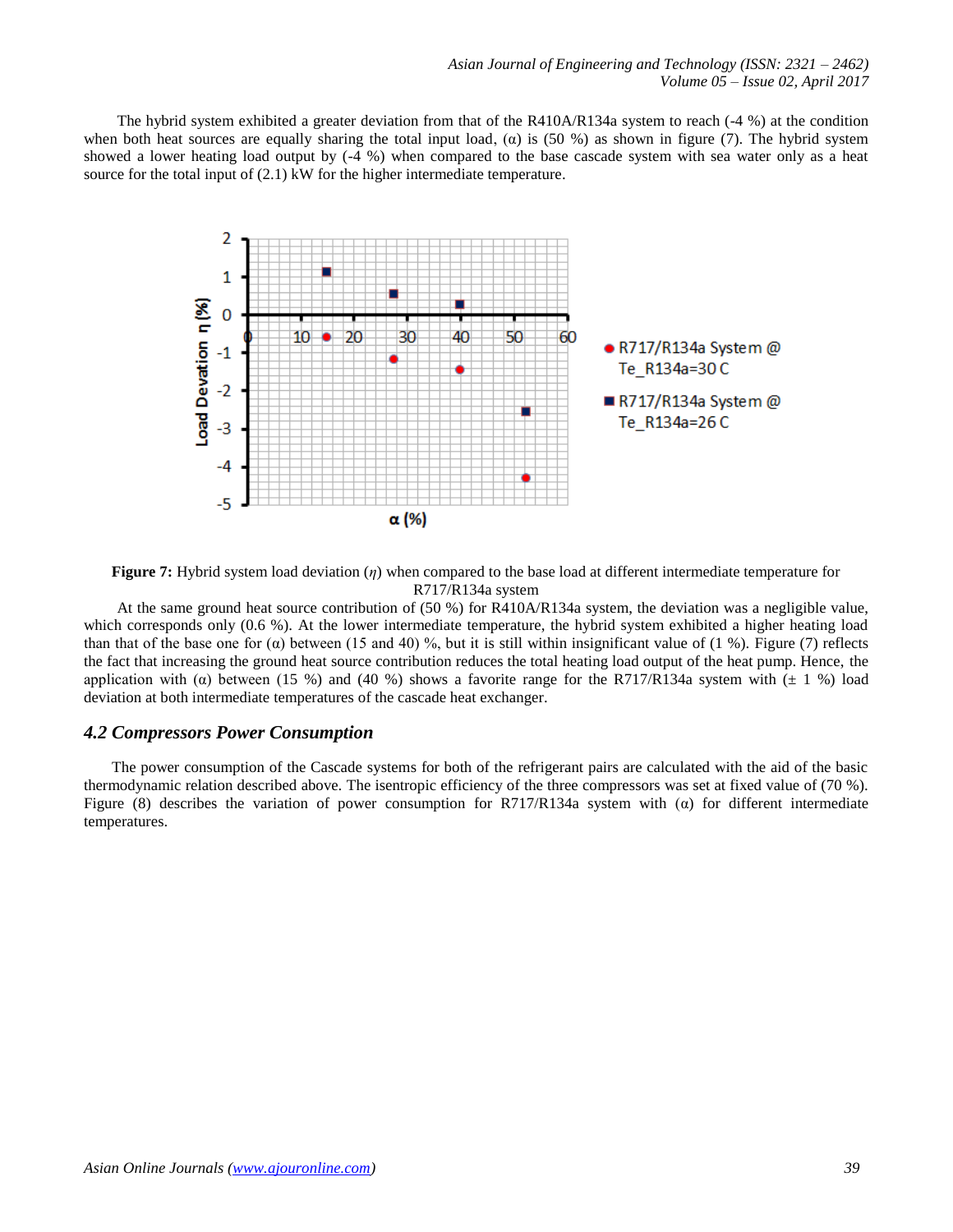

**Figure 8:** Heat pump power consumption comparison at different intermediate temperature with (α) parameter for R717/R134a system

The power consumption by compressors showed a higher value at lower intermediate temperature (33) °C. This behavior is similar to that of R410A/R134a system as well but with different magnitudes. The higher  $(\alpha)$  exhibited the lower power consumption regardless of the intermediate temperature. It showed minimum and maximum power consumption at  $(\alpha)$  of (50) %) and (15 %) respectively.

The contribution of each compressor to the total power consumption with  $(\alpha)$  variation for R717/R134a system is compared in figure (9). The (LT) compressor contribution exhibited a declination with increasing  $(\alpha)$ ; on the contrary the (IMT) compressor shows an increasing trend. This behavior is regardless of the (HT) operating conditions which showed insignificant variation with ( $\alpha$ ). This behavior is obviously due to the increase percentage of the load for the ground heat source and reducing the load contribution of the sea water source. The same trend has been noticed for R410A/R134a system as well



**Figure 9:** A comparison for compressors contributions to the compound Cascade system power consumption.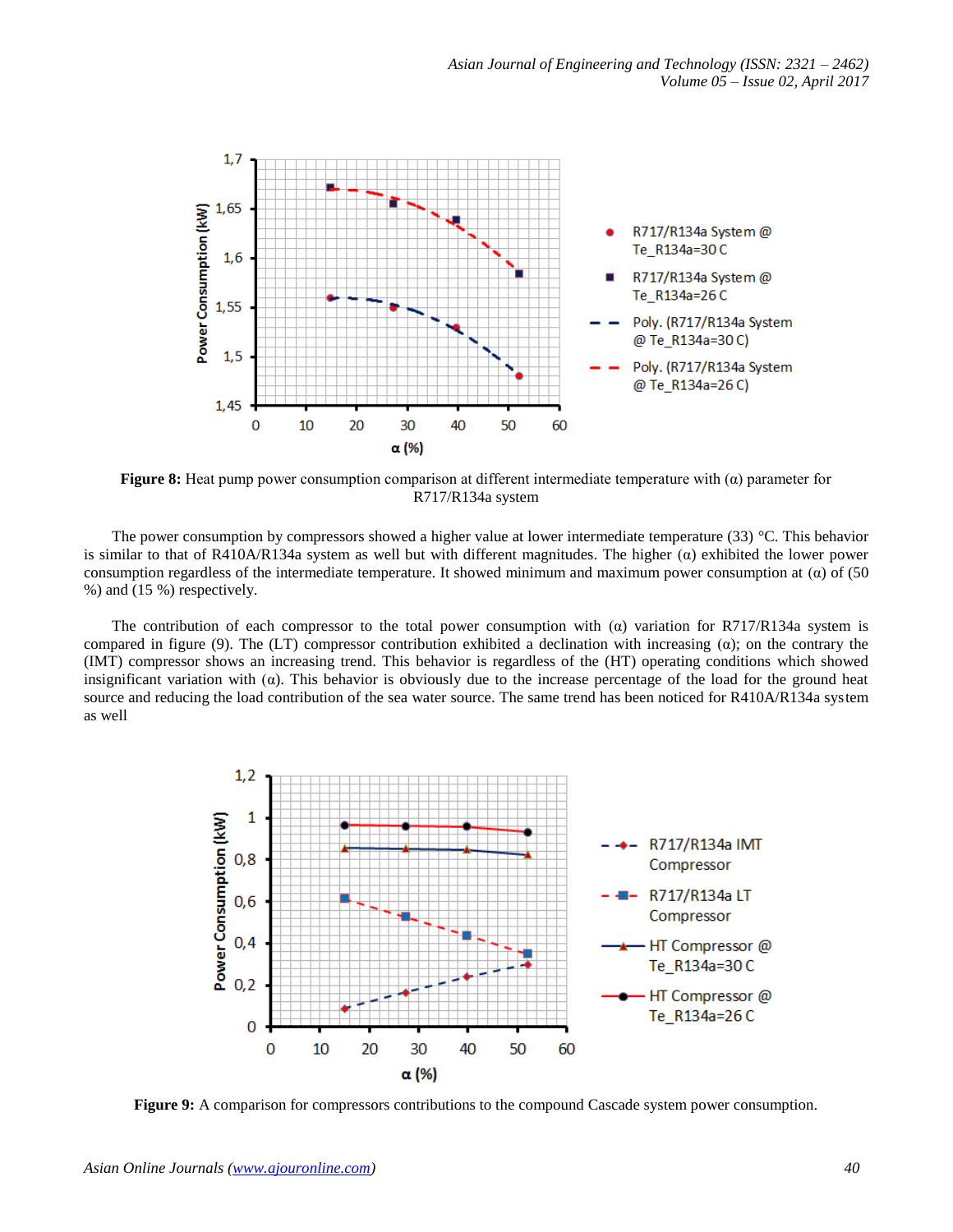A comparison of the power consumption for both of refrigerant pairs is presented in figure (10) for R134a evaporation temperature of (30) °C. It is obvious that the R410A/R134a system consumes more power than that of R717/R134a for the whole range of the investigated ( $\alpha$ ). It is ranged between (6 %) and (8 %) higher than those of R717/R134a system at ( $\alpha$ ) values of (15 %) and (50 %) respectively. Both systems revealed a decrease in the power consumption with the increase of  $(\alpha)$ .



**Figure 10:** Heat pump power consumption comparison at Te\_R134a=30 °C and HT condensation temperature of Tc\_R134a=75 °C

Comparing the estimated power consumption to the base Cascade system values for R410A/R134a system at different intermediate temperatures is presented in figure (11). The percentage of power consumption departure from the base value is in favor for the range of ( $\alpha$ ) between (30 %) and (50 %) for this system. It showed that the power consumed by the hybrid system lower than that of the base system by about (2.5 %) at the maximum investigated ( $\alpha$ ).



**Figure 11:** Hybrid system power consumption deviation (*η*) when compared to the base value at different intermediate temperature for R410A/R134a system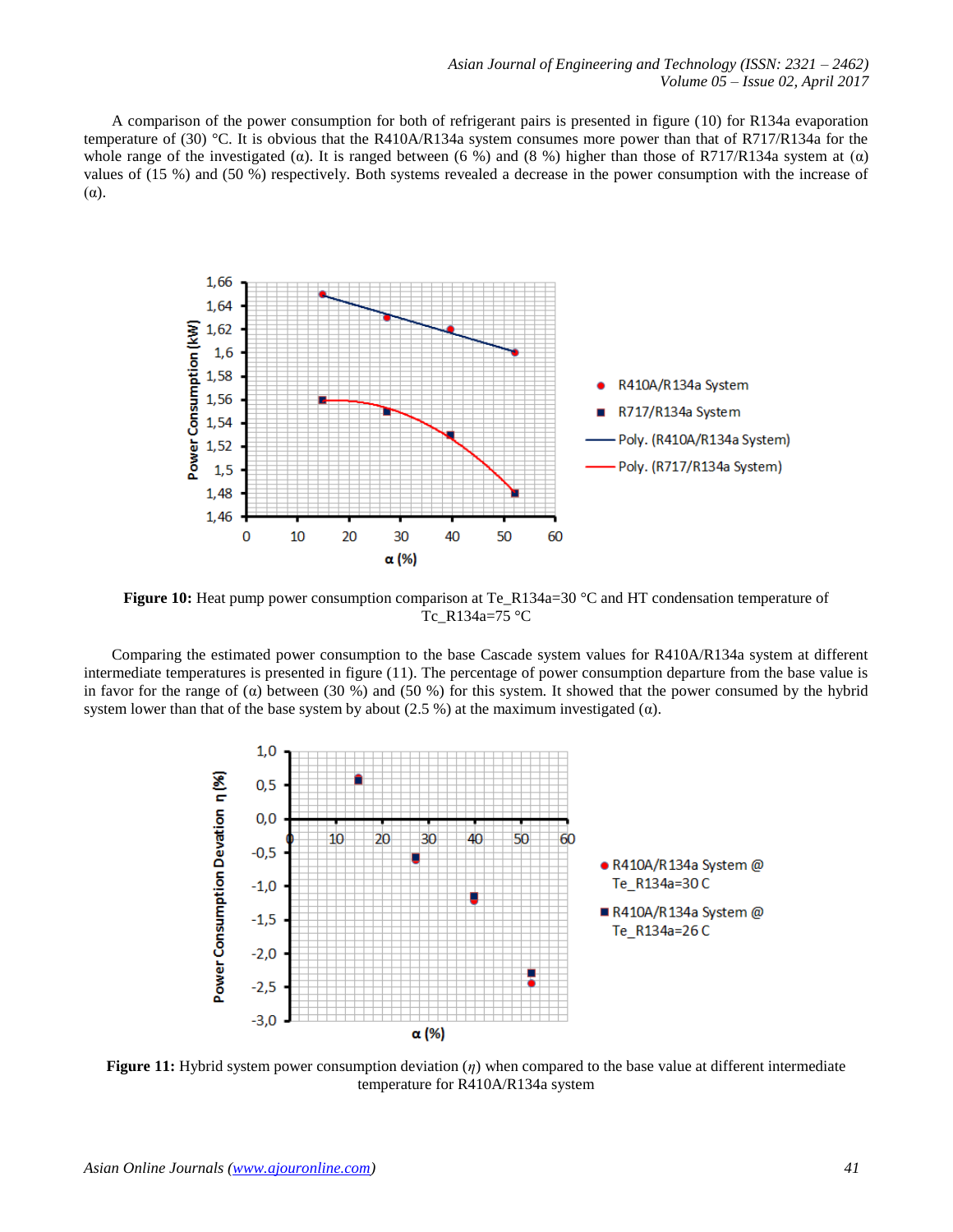# *4.3 System Heating COP*

The coefficient of performance of both Cascade refrigerant pair systems are compared in figure (12) for condensing temperature of (30)  $\degree$ C at the HT cycle.



**Figure 12:** Heat pump heating *COP* comparison at Te\_R134a=30 °C and 26 °C with (HT) condensing temperature Tc\_R134a=75 °C

The differences between heating (*COP*) of both systems are insignificant but they still show a sort of discrepancy with intermediate temperature, (α) values and refrigerant pairs. The higher (*COP*) was revealed for R717/R134a system than those of the R410A/R134a one for both of the intermediate temperatures at the whole investigated range of  $(\alpha)$ . R717/R134a system exhibited (*COP*) increase of about (3 %) higher than that of R410A/R134a system for both of the tested intermediate temperatures. In addition, the higher intermediate temperature (35) °C showed a higher heating (*COP*) than that of (33) °C for both of refrigerant Cascade systems. At (35) °C, R717/R134a system revealed a higher heating (*COP*) than that obtained at (33) °C by (4 %). The corresponding value for R410A/R134a system was about (3.8 %). The behavior of the estimated performance showed that the heating (*COP*) increases as (α) increases and approaching a maximum at the (50 %) input load contribution of each heat sources.

The (*COP*) of the system is an outcome of the thermal achievement of the heat pump. A comparison of both systems at the same intermediate temperature showed that R717/R134a exhibited a lower heating output load and power consumptions. Hence, a higher heating (*COP*) may be expected for this system. Figure (13) illustrate a comparison for the heating output load of the heat pump for the same operating conditions at intermediate temperature of (35) °C.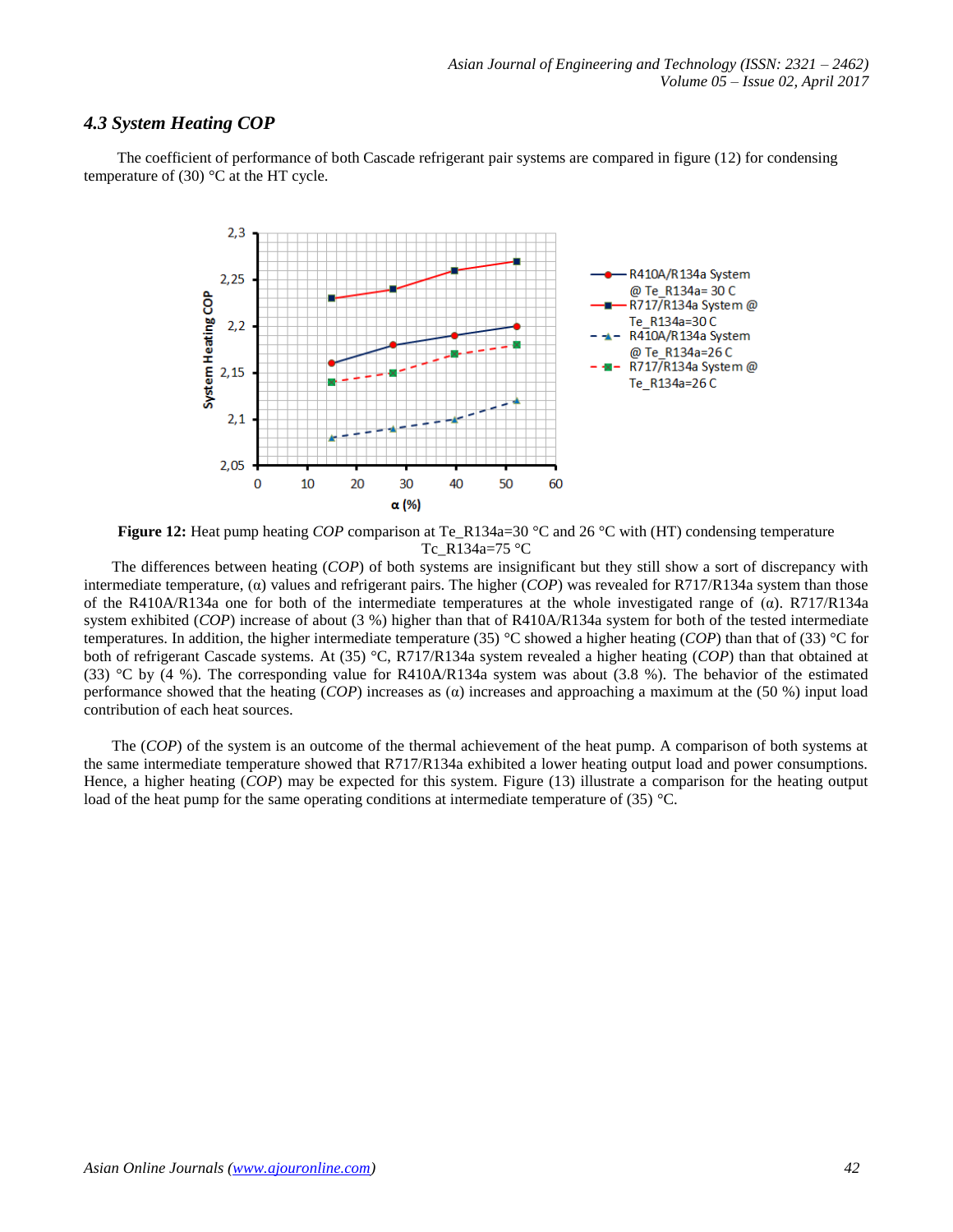

**Figure 13:** Heat pump heating load comparison at Te\_R134a=30 °C and Tc\_R134a=75 °C

It is obvious that the heating load output for R717/R134a system is lower than that of R410A/R134a one for the whole of the investigated range of ( $\alpha$ ). It is ranged between (2 %) at low value of ( $\alpha$ ) to (5 %) at the highest ( $\alpha$ ) of (50 %).

The specific power consumption of compressors is defined as the ratio of power consumed to the heating load output of (3.5) kW expressed as:

$$
\hat{W} = \frac{\dot{W}_{total,comp}}{3.5} \tag{14}
$$

The test systems showed a similar behavior and trend variation with  $\alpha$ ) and intermediate temperatures. Figure (14) illustrates a comparison of the variation of specific power consumption with ( $\alpha$ ) at different intermediate temperatures for R717/R134a system. The higher values of  $(W)$  are revealed at the lower intermediate temperature of (33) °C, it also showed the highest values at the lowest value of (α). Figure (15) shows the deviation percent of the specific power consumption of R410A/R134a and R717/R134a Cascade systems from the base value calculated at  $(3.5)$  kW output heating load. The values of  $(W)$  showed a decrease by a value upto (3) % lower than that of the base system where sea water heat source was implemented alone.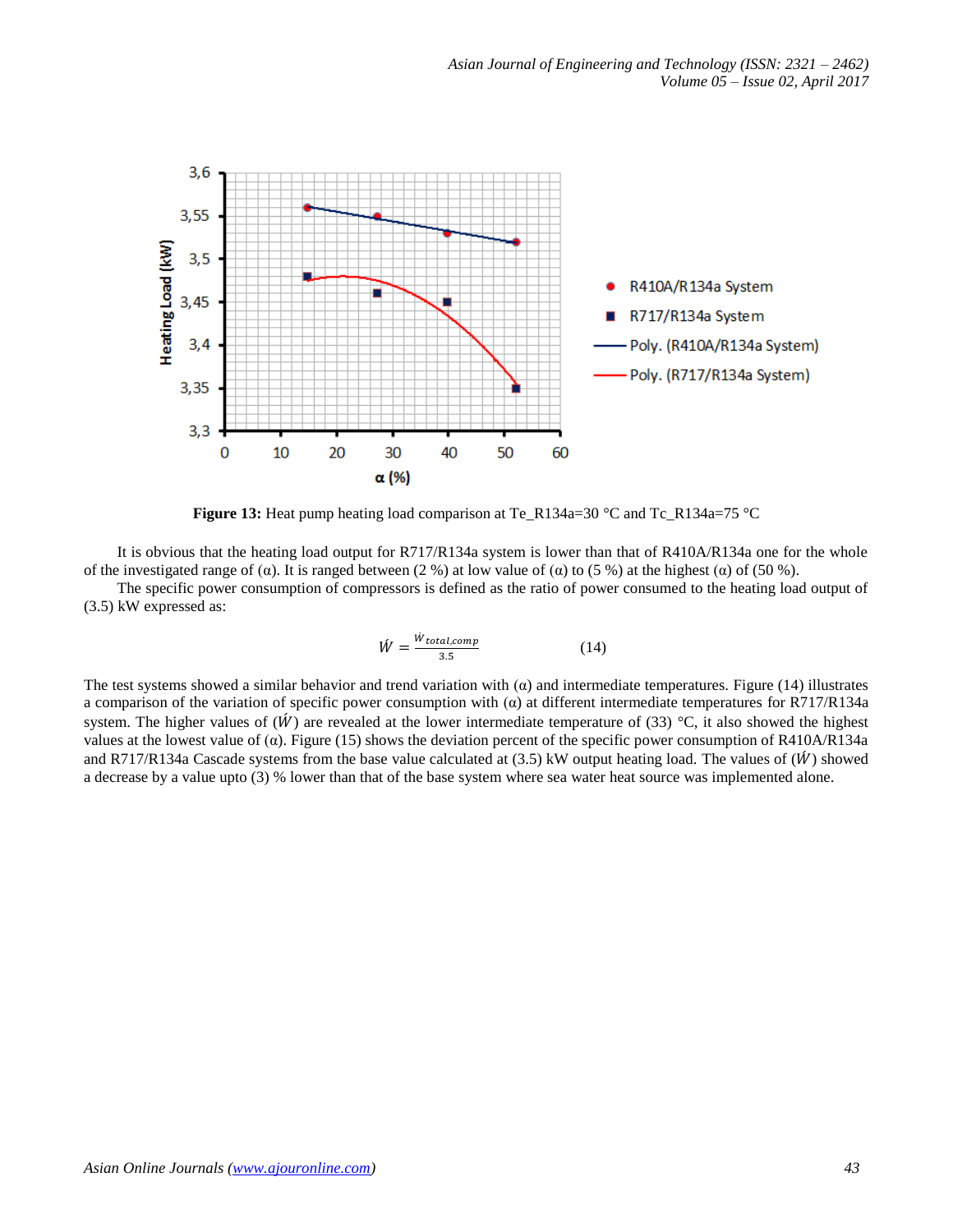

**Figure 14:** A comparison of the specific power consumption at different intermediate temperatures for R717/R134a system



**Figure 15:** The variation of specific power consumption deviation from the base reference for the proposed compound Cascade system.

## **5. CLOSURE STATEMENT**

It is worth mentioning that the above assessment of the base and proposed coupling of multi heat source systems were based on the maximum possible power to be consumed by the Cascade unit. Increasing the isentropic efficiency of the compressors to (90 %) revealed a significant reduction in the power consumed by the Cascade system by more than (24 %) and an increase of the (*COP*) by about (20 %). For R717/R134a system at (30) °C evaporation temperature of R134a in the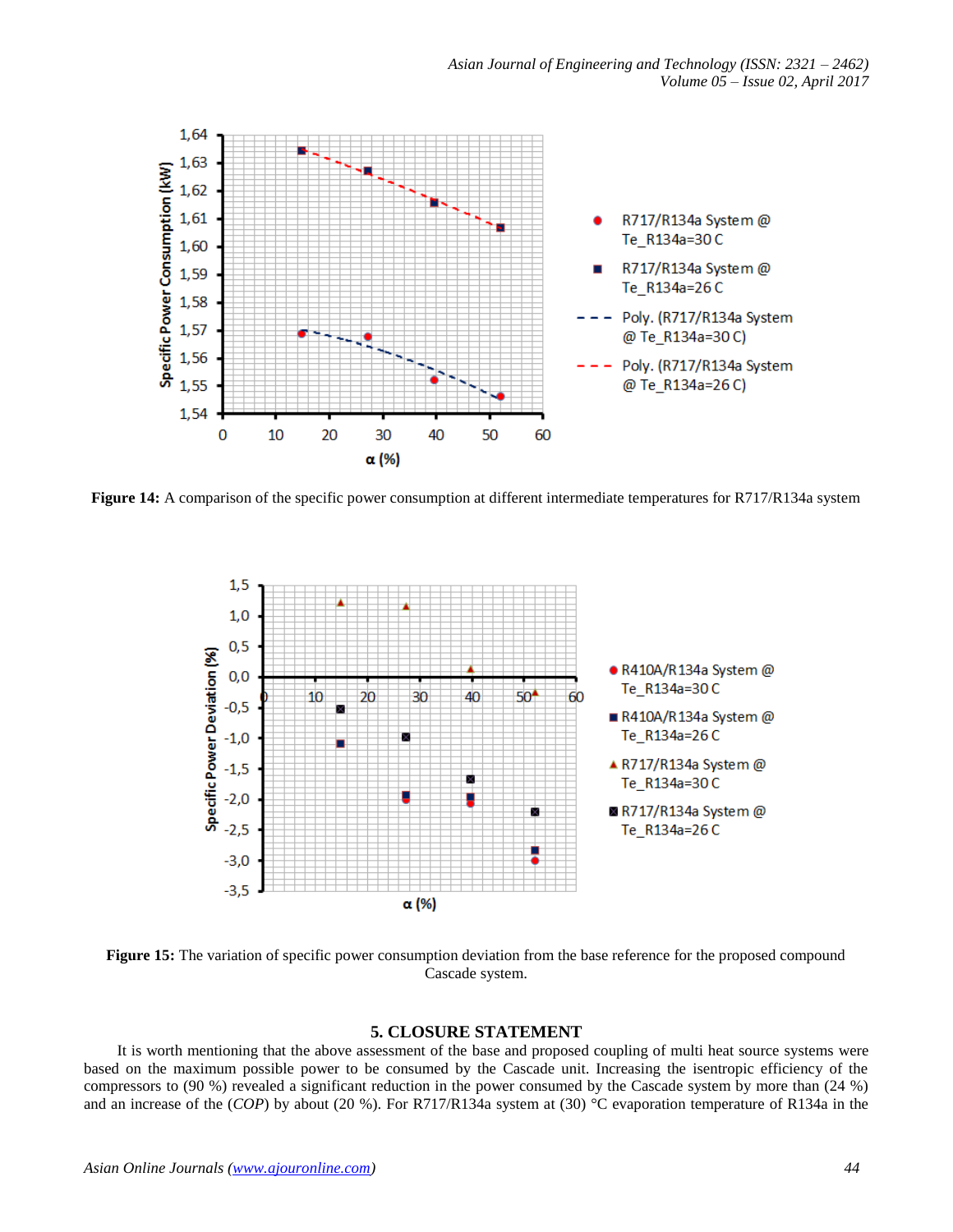cascade heat exchanger and keeping the other operating conditions fixed with the same input load of (2.1) kW showed that the (*COP*) was increased from (2.26) to (2.7) to correspond (20 %) higher. The corresponding figures for (26)  $^{\circ}$ C R134a evaporation temperature were (2.1) and (2.6) respectively with increase of (20 %) for the (*COP*).

*Implementing R717 alone in the compound Cascade unit with the above operating conditions revealed an improvement in the (COP) of the system to reach (2.8). It reduced the power consumption further by more than (7 %) to improve (COP) by (24 %) under the same operating conditions and input heating load.*

## **6. CONCLUSIONS AND RECOMMENDATIONS**

The present study revealed the following findings:

- 1- Two heat sources were analyzed with simple thermodynamic concept for compression refrigeration cascade system.
- 2- R717/R134a system exhibited better thermal performance with lower power consumption when compared to those of R410A/R134a one.
- 3- The specific power consumption of the suggested system showed a decrease in the range of (1 to 3) % when compared to that of the base system of sea water heat source alone.
- 4- At (35) °C intermediate temperature, both of the investigated systems revealed a higher heating (*COP*) than that obtained at  $(33)$  °C by about  $(4\%)$ .
- 5- The results showed that increasing the isentropic efficiency of compressors to (90 %) improved the heating (*COP*) by (20 %) and minimized the power consumption by (24 %).
- 6- The proposed compound Cascade system provides good flexibility to manipulate the contribution percentage of each heat source according to its availability.
- 7- Installing a superheater heat exchanger after the (LT) evaporator on the suction line of compressor with ground heat source can improve the overall efficiency of the system.
- 8- Installing an economizer where subcooling of the condensate out of the cascade heat exchanger provides good superheating at the (LT) cycle and improves the thermal performance of the compound Cascade system.

## **7. ACKNOWLEDGEMENT**

The author would like to express his sincere thanks to Mechatronic Department in the University of Southern Denmark (SDU) for providing the facilities to accomplish this work.

## **8. NOMENCLATURE**

| <b>Parameter</b> | <b>Definition</b>                              |
|------------------|------------------------------------------------|
| COP              | Coefficient of performance (Dimensionless)     |
| h                | Fluid enthalpy, $(kJ/kg)$                      |
| m                | Fluid mass flow rate $(kg/s)$                  |
| Q                | Heating load (kW)                              |
| T                | Temperature $(^{\circ}C)$                      |
| Ŵ                | Compressor power consumption (kW)              |
| Ŵ                | Compressor specific power consumption (kW/kW), |
|                  | defined by eq. $(14)$                          |
| Z                | Variable defined in eq. (13)                   |

#### **Subscripts**

| Base      | Base or reference value  |
|-----------|--------------------------|
| cascade   | Cascade heat exchanger   |
| comp      | Compressor               |
| cond      | Condenser                |
| evap      | Evaporator               |
| $G-S$     | Ground heat source       |
| <b>HT</b> | High temperature side    |
| IMT       | Intermediate temperature |
| LT        | Low temperature side     |